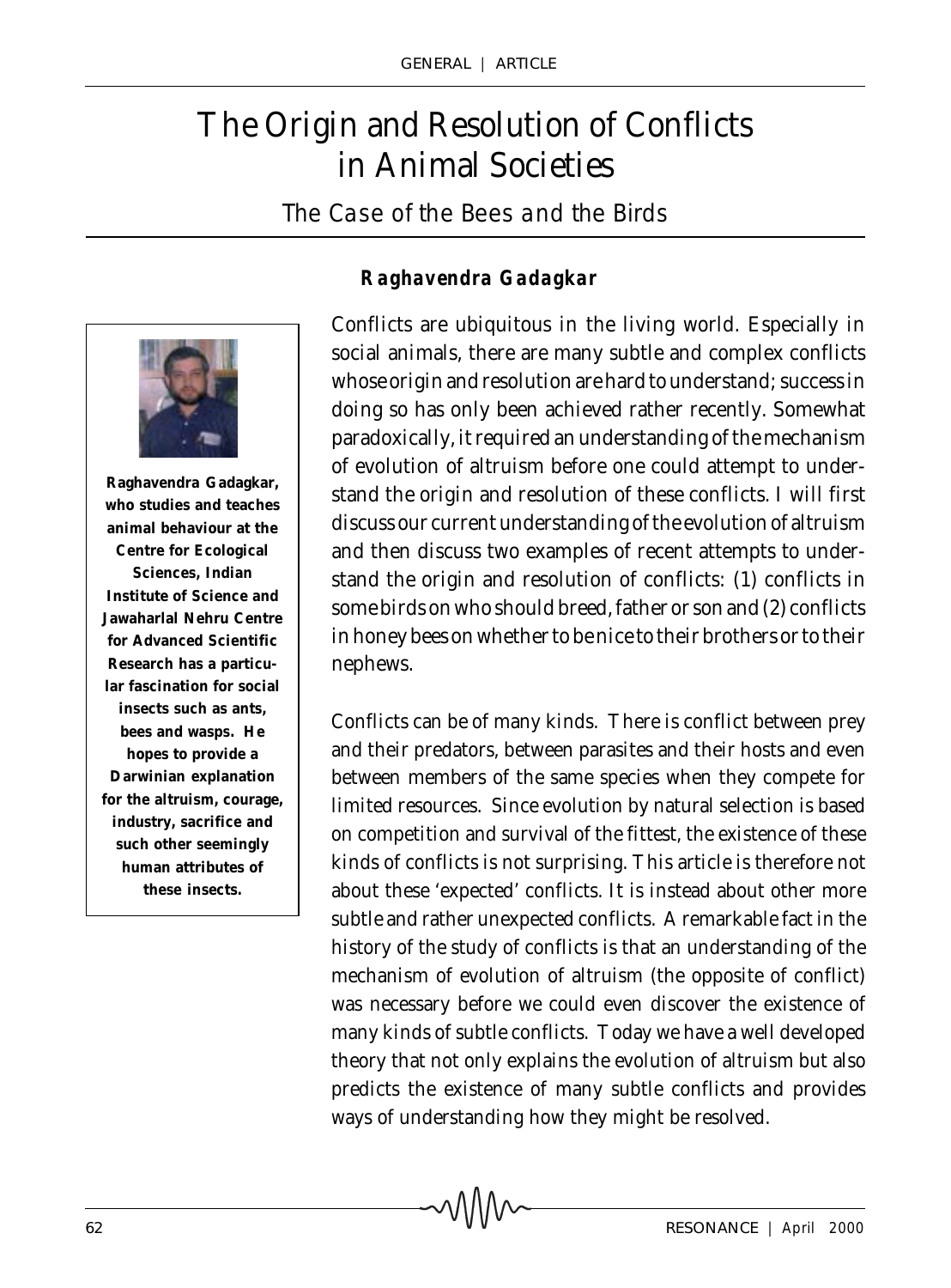## **The Paradox of Altruism1**

Consider the behaviour of the honey bees (*Figure* 1). A colony of honey bees may consist of tens of thousands of individuals but only one of them is the queen. All the other female bees are workers – who are much smaller than the queen and also have other morphological and anatomical adaptations that fit them for a life of working for the colony. Depending on the season, the colony may also consist of a small number of males, also called drones. Since the drones do no work for the colony and the queen is virtually an egg-laying machine, all the tasks of nest building, brood care, nest defense and foraging fall to the workers. Apart from laying a few unfertilized eggs (which develop into drones) in the unlikely event of the queen's death, the workers have no reproductive options of their own. Thus they spend their whole lives working and caring for the queen and her brood – an act of supreme sacrifice or altruism (*Figure* 2).

If that's not sacrifice enough, consider this. The sting of the worker bee is armed with barbs pointing away from its tip so that when firmly lodged in the victim's skin, it cannot be withdrawn. When the bee attempts to fly away after stinging, the sting, the poison gland, and a part of its digestive system are torn away and left attached to the victim. This ensures efficient delivery of the venom into the victim's body since the poison gland keeps pumping venom some 30 to 60 seconds after the bee has flown away. But for the bee, stinging is an act of suicide in an attempt to protect the colony.

The worker bee's altruism is not just remarkable from a human point of view; it is also paradoxical from the point of view of Darwin's theory of natural selection. How can natural selection, which is based on struggle for existence and survival of the fittest, promote the spread of such altruism? Will not altruists be eliminated by their selfish competitors, in the struggle for existence? Darwin referred to the worker bee as a 'special difficulty, which at first appeared to me insuperable, and actually fatal to my whole theory'. Clearly we need to modify the theory



*Figure 1. Apis florea***,** *the Asian dwarf honey bee. These bees are the most primitive of all honey bees, but they exhibit levels of social organization and dance communication similar to those of other honey bee species. Further study of Apis florea may well reveal important information about the evolution of honey bees.*

1 Terms such as 'altruism', 'nepotism', 'selfishness', 'sacrifice' etc., are routinely used in studies of animal behaviour and evolutionary biology merely for the sake of convenience. However, they are objectively defined in terms of the consequences for the biological fitness of the actors and the recipients of the behavioural acts and they should by no means be construed as having any moral connotations that are inevitable when necessary to assume that animals are conscious of their actions in the same way that humans usually are.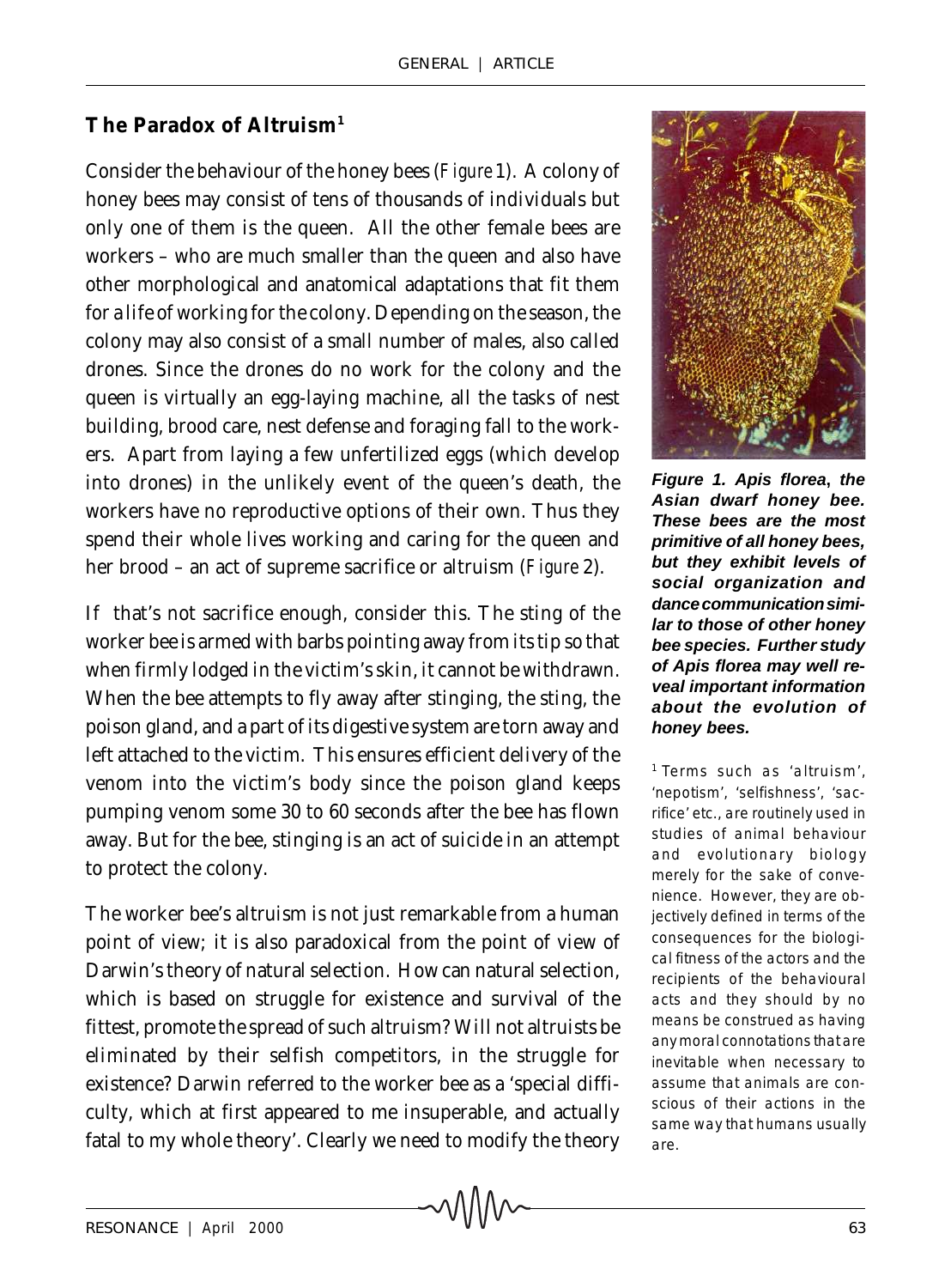GENERAL | ARTICLE

*Figure 2. The consequences of interaction between animals. The recipient here is the actor's brother and therefore shares 50 percent of his genes, as is indicated by the shading. Help of any kind (the offering of food or shelter, easing access to a mate, and so on) is indicated by a vessel, and harmful behaviour by an axe. Selfishness: The selfish individual reduces his brother's fitness but increases his own to an extent that more than equals the brother's loss. Altruism: The altruist diminishes his own genetic fitness but raises his brother's fitness to the extent that the shared genes are actually increased in the next generation (Based on E O Wilson, 1975).*

2 A locus is the position of a given gene on a chromosome. Alleles are different forms of a gene occupying a given locus.



#### **Inclusive Fitness**

W D Hamilton has given us a formal theory that can provide a satisfactory solution to Darwin's insuperable difficulty. Hamilton argued that altruism is no paradox at all if we realize that natural selection is dependent on changes in the relative frequencies of genes (alleles)<sup>2</sup> regardless of the pathway by which the change is brought about. What this means of course is that producing offspring is only one way to increase the representation of one's genes in the population. Aiding genetic relatives who carry copies of one's genes is another, equally legitimate, way of doing so. To put it more starkly you can be sterile and still have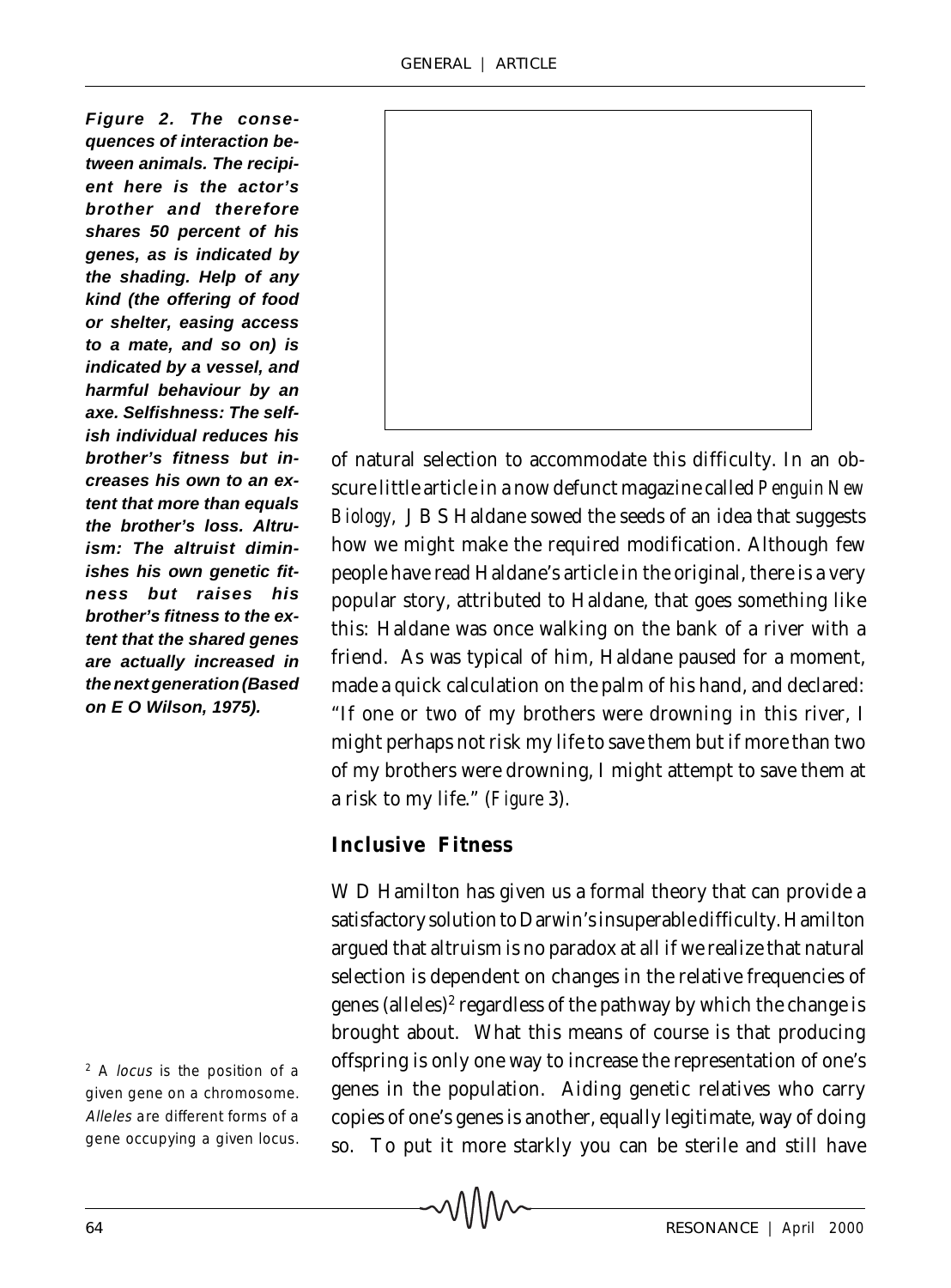

evolutionary fitness! But how do we decide if a sterile individual is just as fit or fitter than a fertile one? We have no difficulty in deciding that an individual producing two offspring is fitter than another producing only one offspring. But how do we compare the fitnesses of individuals producing one offspring and those devoting their lives to taking care of, say, one brother or three cousins or five nephews ?

This is where we can go back to Haldane's logic. On the average, we share one half of our genes with our offspring and siblings, one fourth with our grandchildren, nieces and nephews, one eighth with our cousins, and so on (*Figure* 4). As far as evolution is concerned, caring for one child is equivalent to caring for one sibling, or 2 grandchildren or 2 nephews, or 4 cousins, and so on. Genetically speaking we can express any class of relatives as offspring equivalents and then compare the fitnesses of individuals with different propensities for rearing offspring or aiding relatives. Hamilton went a step further and converted everything into genome equivalents (a genome is the entire genetic material of one individual). This is easily done by multiplying the number of offspring and siblings by 0.5, the number of grandchildren and nieces and nephews by 0.25, the number of cousins by 0.125, and so on. The contribution of different classes of relatives to fitness can then be added up to yield the

*Figure 3. Cartoon illustrating the theme of J B S Haldane's story. The shaded portions of the drowning individuals indicate the proportion of their genes which are also present in the altruist standing on the bank. Notice that the altruist is willing to risk his life when the numbers of his genes expected to be rescued is greater than the number in his body likely to be lost. (Original Drawing: Sudha Premnath)*

*Figure 4. Genetic relatedness under diploidy, as in humans and most animals. Notice that the relatedness (r) between two full sisters is 0.50.*

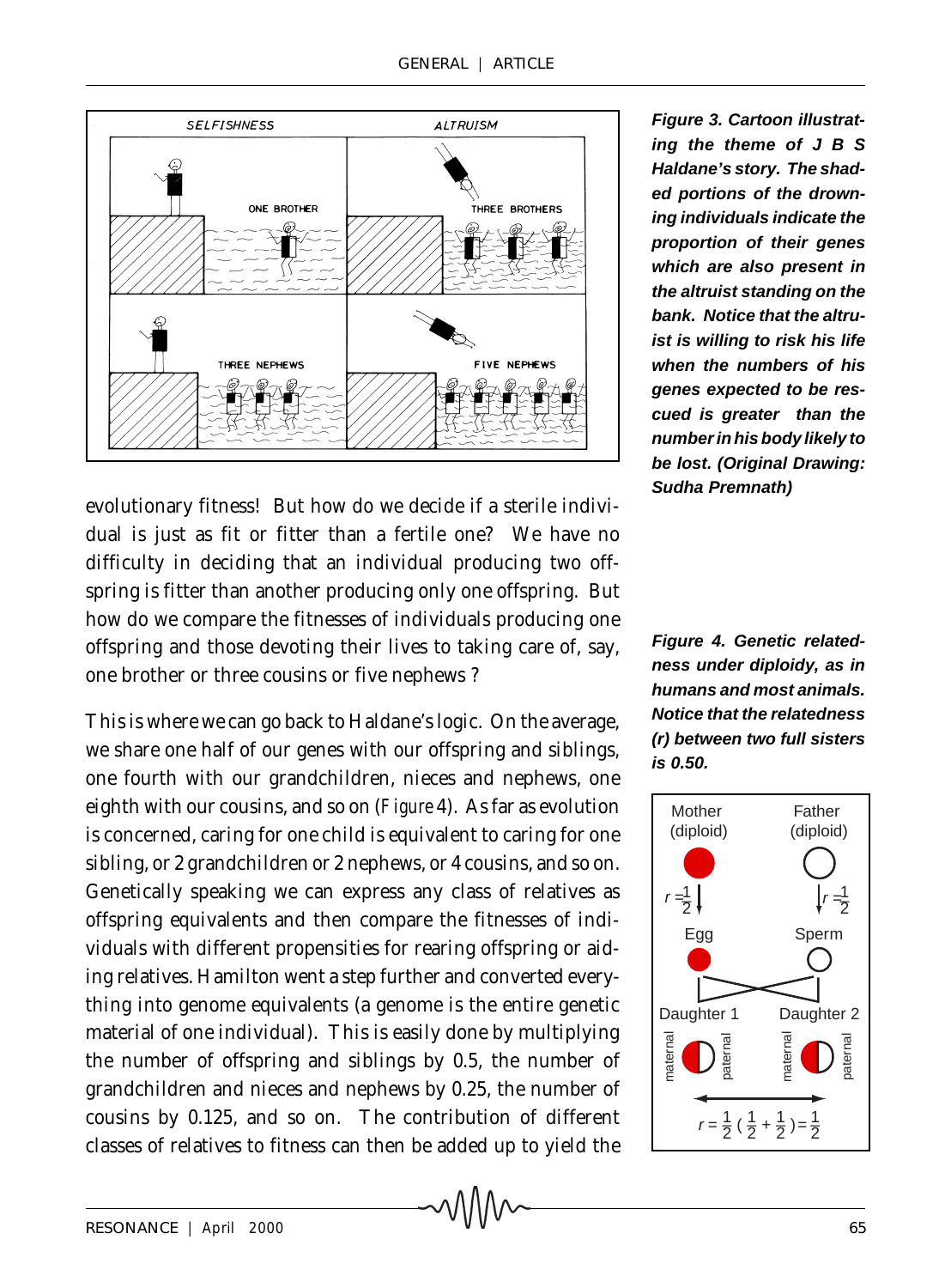3 In the example of Haldane's story discussed here, we are assuming that Haldane was certain to die if he attempted to rescue his brothers etc., and that the drowning relatives were certain to be rescued. Of course the probabilities of these events can be less than 1.0 but then the costs and benefits of Haldane's behaviour can be easily corrected for any given set of probabilities.

*inclusive fitness*. Now we can appreciate the hidden meaning behind Haldane's reluctance to risk his life to save only one or two brothers and his readiness to risk his life to save three or more brothers. Being related to himself by 1.0, he would need to save three or more brothers ( $0.5 \times 3$  or more) to make up for the loss of his entire genome.

# **Hamilton's Rule**

The logic I have described above has come to be known as Hamilton's rule. Stated in more technical terms, Hamilton's rule states that an altruistic trait can evolve if the number of individuals gained, multiplied by the altruist's genetic relatedness to those gained, is greater than the number of individuals lost, multiplied by the altruist's relatedness to those lost. If Haldane had rescued three brothers and lost his life in the process, the number of individuals gained, multiplied by his relatedness to them  $(3 \times 0.5 = 1.5)$  would have been greater than the number of individuals lost, 1.0 ( $1 \times 1.0 = 1.0$ ). Thus the altruistic trait of risking one's life to save someone in danger can evolve by natural selection, if the net benefit is greater than the net cost (*Box* 1). Notice that we can only say that the altruistic trait *can* evolve; we cannot assert that it *will* evolve. The trait can only evolve if other conditions such as having a genetic basis for the behaviour are met. It may seem unlikely that Haldane's behaviour of jumping into the river to save his drowning broth-

#### **Box 1. Hamilton's Rule.**

 $b/c > 1/r$ 

 $b =$  benefit to recipient,  $c =$  cost to donor,  $r =$  genetic relatedness between donor and recipient or

$$
n_{i}\,r_{i} > n_{o}r_{o}
$$

 $n_i$  = no. of relatives reared,  $r_i$  = relatedness to relatives,  $n_o$  = no. of offspring reared,  $r_o$  = relatedness to offspring.

Hamilton's rule defines the condition for the evolution of altruism. The upper form is useful to predict when an individual will be selected to sacrifice its life to help others. The lower form is useful to predict when a sterile individual who rears relatives will be selected over a fertile individual who rears offspring.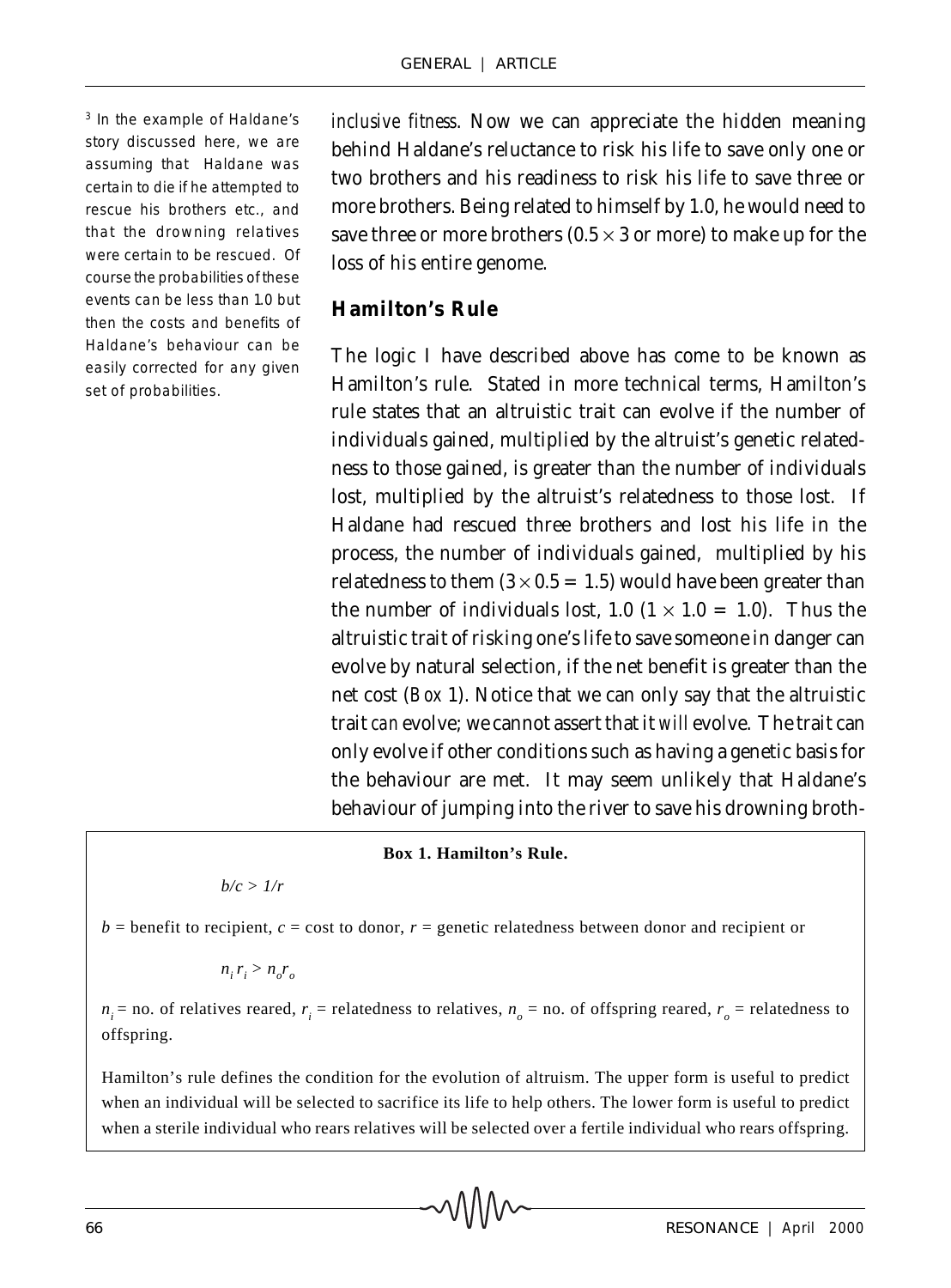ers has a genetic basis. However, Hamilton's rule can be tested with bees and birds where there appears to be a much stronger genetic basis for behavioural traits. We have already considered the example of altruism in honey bees.

Let us now consider an example from the birds. Praveen Karanth and S Sridhar studied the breeding behaviour of the small green bee-eater in and around Bangalore (*Figure* 5). They found that in about 40% of the birds' nest there was a helper in addition to the breeding pair. The helpers must truly help because nests with helpers produced more fledglings per nest than nests without helpers, and these fledglings grew more rapidly and had fewer problems with predation than fledglings without helpers. Karanth and Sridhar did not know the genetic relationships between the helpers and the breeding pair. But we know from other species of birds with the helping habit that older offspring often help their parents rear a second brood. Thus the helper is behaving altruistically by staying back and helping its parents to produce more chicks, instead of going off to breed on its own. If

> pe-eater helps its parent produce an additional hicks, its inclusive fitness as a helper is the viduals gained, multiplied by its relatedness to 1.5. If the helper had instead gone off to breed  $\mathbb{Z}$ d produced two offspring, its inclusive fitness mave been the number of individuals so gained, multi-

plied by its relatedness to them:  $2 \times 0.5 = 1.0$ . Thus its inclusive fitness as a helper (1.5) would be greater than its inclusive fitness as a breeder (1.0) and hence Hamilton's rule is satisfied and the altruistic trait can evolve.

The perceptive reader would have noticed that Hamilton's rule does not merely provide a theory for the evolution of altruism. It also, simultaneously and automatically, provides a theory for the evolution of selfishness. If Haldane had risked his life to save just one brother, his inclusive fitness  $(1 \times 0.5 = 0.5)$  would have been less than it might have been if he had looked the other way  $(1 \times 1.0 = 1.0)$ . If a bee-eater (that can produce two offspring if it goes away to breed) foregoes an opportunity to breed and

## *Figure 5. The small green bee-eater (Merops orientalis). (Photo: S Sridhar).*

Hamilton's rule states that an altruistic trait can evolve if the number of individuals gained, multiplied by the altruist's genetic relatedness to those gained, is greater than the number of individuals lost, multiplied by the altruist's relatedness to those lost.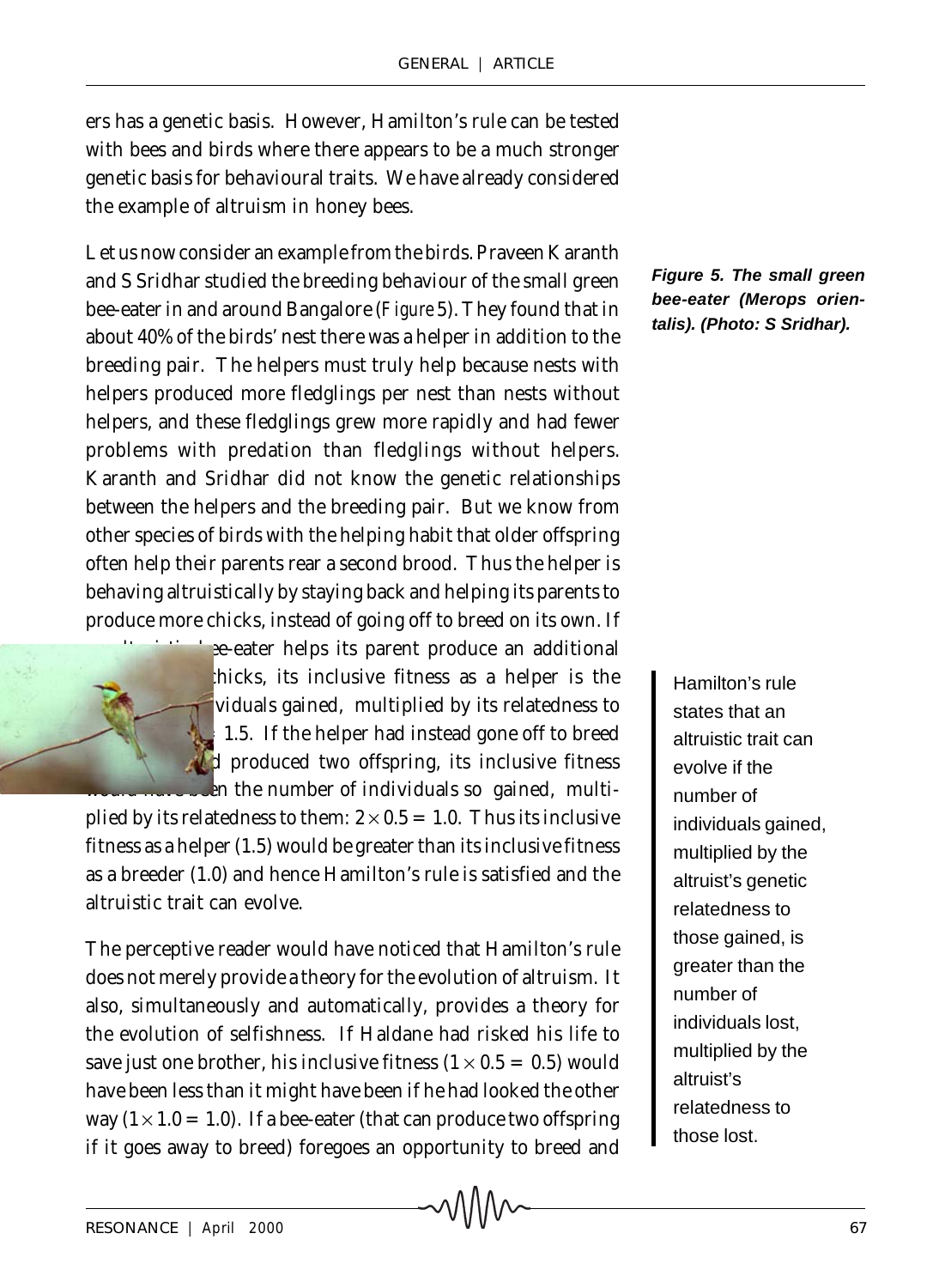The helpers must truly help because nests with helpers produced more fledglings per nest than nests without helpers, and these fledglings grew more rapidly and had fewer problems with predation than fledglings without helpers.

*Figure 6. The white-fronted bee-eater (Merops bullockoides). (Photo: Natalie J Demong).*

becomes a helper but can only increase the number of fledged chicks in its parents' nest by 1, it will similarly suffer a net loss in inclusive fitness. Under these conditions, selfishness is expected to evolve rather than altruism. I mentioned above that it was necessary to understand the mechanism of evolution of altruism before we could even recognise the existence of many subtle conflicts. It is because of the ability of Hamilton's rule to explain the evolution of altruism as well as selfishness that we can now take a fresh look at conflict.

## **Who Should Breed – Father or Son?**

Let us now see a most bizarre kind of conflict between the apparently altruistic helpers and the receivers of that help, among bee eaters. I mentioned above that Karanth and Sridhar did not know the genetic relationships between the helpers and the breeding pair in the small green bee eaters in Bangalore. But Emlen and Wrege had this information for their white-fronted bee eaters that they have been studying for several years in the lake Nakuru National Park in Kenya (*Figure* 6). The whitefronted bee eater lives in extended family units, or clans. In each breeding season, numerous clans aggregate to form large colonies of about 200 birds each. About 50 percent of all nests have at least one nonbreeding helper that participates in excavating and defending the nest, incubating the eggs, and feeding the nestlings and fledglings. Every year, Emlen and Wrege painstakingly sexed and individually marked the birds for identification, and also recorded for every nest the number of helpers, the identity of the breeders and that of the helpers, the clutch size, the hatching success, and the fledgling success. Through such lengthy observation of the birds and their behaviour, Emlen and Wrege were able to determine the genetic relationship between the helpers and the helped. With the resulting data they were able to test several different hypotheses that had been proposed to explain how helpers might benefit from helping. They found clear evidence in favour of the hypothesis that helpers act nepotistically, i.e., helpers help only when close relatives are available to receive the help and the helpers are thus able to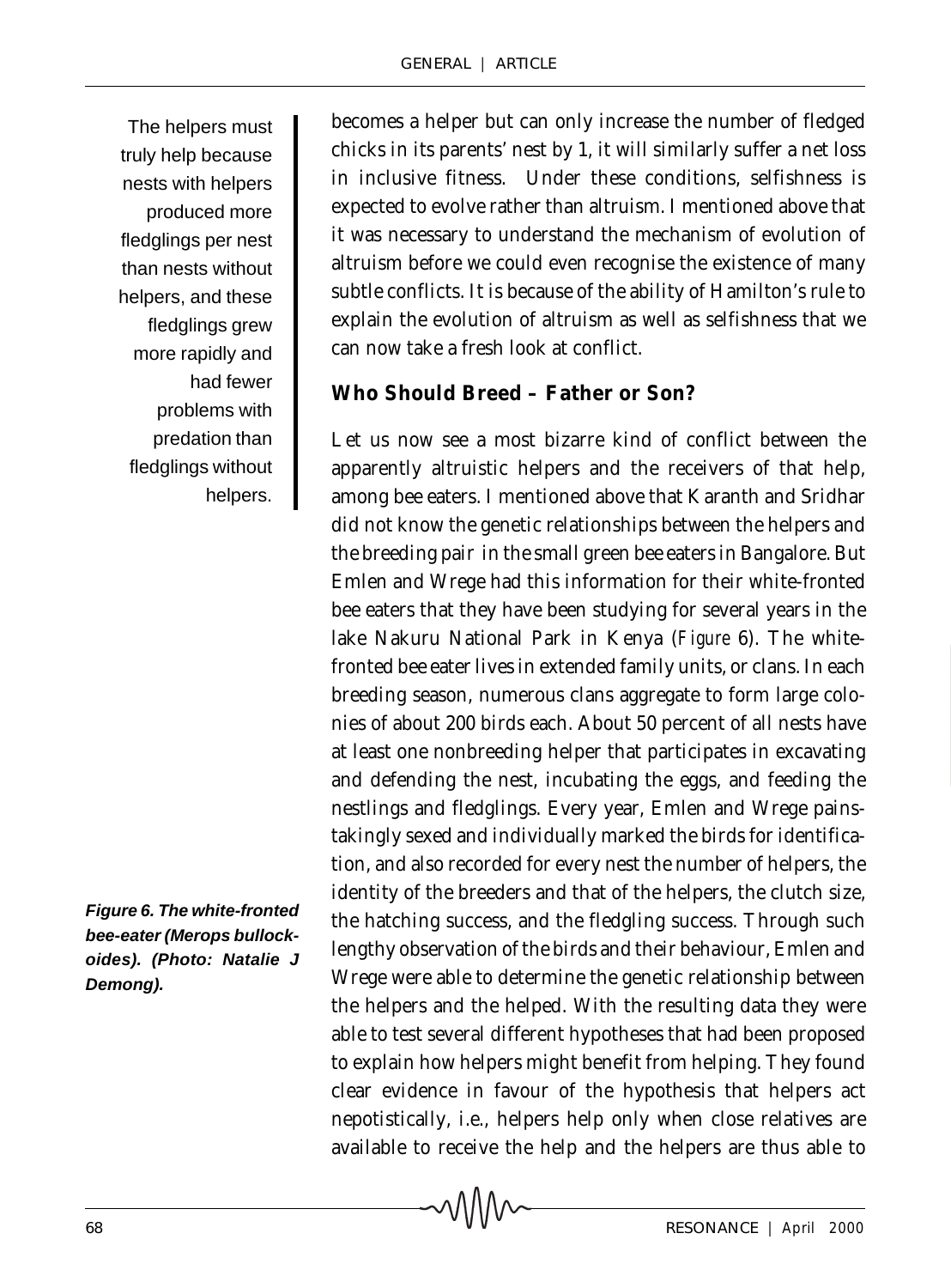enhance their inclusive fitness by helping.

Amidst such acts of altruistic help, Emlen and Wrege saw the bee eaters engage in a bizarre kind of conflict. Some individuals, particularly adult males, harassed other members of their clan, particularly their sons, and prevented them from starting their own families. Harassment included persistently chasing potential breeders away from their territories, interfering with their courtship by preventing them from feeding their consorts, and physically preventing potential breeders from entering their nests by blocking the nest entrances. A frequent consequence of such behaviour was that the harassed individual abandoned its attempts to breed and returned to the harassers's nest to act as a helper. Why did adult males harass potential breeders in this fashion? Why did they seem to particularly choose their sons as targets of harassment? Why did the sons accede to such harassment and not resist it more firmly? Why is it that the adult males had the greatest success in recruiting helpers through harassment when they targeted their sons? Amazing as it may seem, all these apparent paradoxes are understandable with the help of Hamilton's rule (*Figure* 7). Since Emlen and Wrege had all their bee eaters marked and the fate of each nest recorded, they could compute the costs and benefits of harassing as well of acceding to harassment. First let us look at the problem from the point of



Helpers act nepotistically, i.e., helpers help only when close relatives are available to receive the help and the helpers are thus able to enhance their inclusive fitness by helping.

*Figure 7. Breeding options in the white-fronted beeeater. (Based on Emlen and Wrege 1992; drawing by Sanjeeva Nayaka).*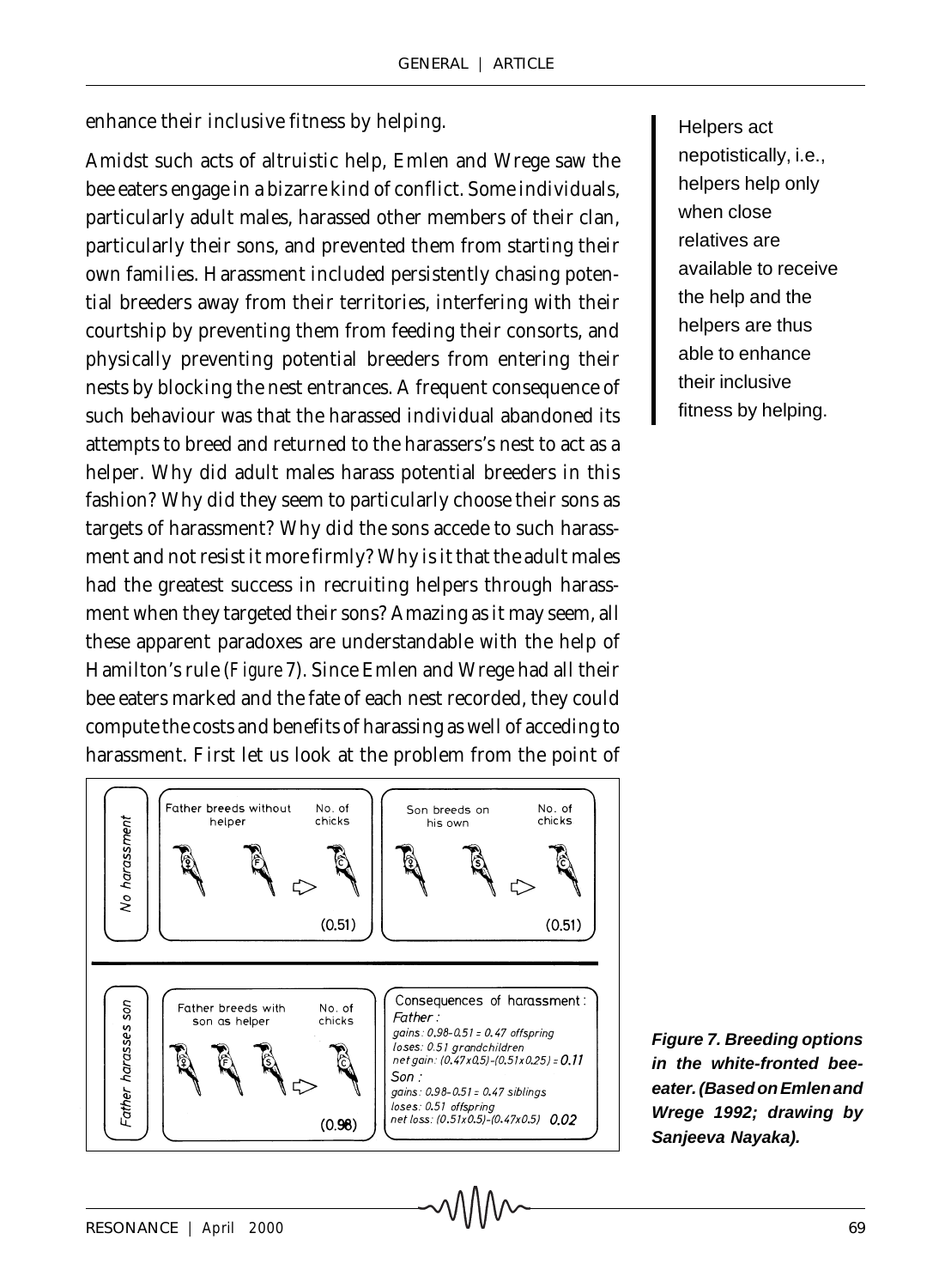

**W D Hamilton (1936–2000)**

After this article was in press, I received the very sad news that Hamilton died on 7th March 2000 from serious complications arising out of a bout of malaria that he got while doing field work in the Republic of Congo in Africa. As readers will see from this article, Hamilton has laid the foundations of the modern study of animal behavior, ecology and evolution. Hamilton will be missed by everyone in this field and for those of us who knew him as one of the brightest and kindest of friends, our sorrow is difficult to describe in words. But as Bernie Crespie, Hamilton's former student says, "This is how [he] would have preferred to go, fighting malarial parasites after an expedition to the Congo to find the source of AIDS". A forthcoming issue of *Resonance* will feature several facets of Hamilton's life and work.

view of the fathers. What are the costs and benefits of harassing their sons? If harassment is successful, the sons will come back to the nest as helpers and increase the number of offspring that the adult males can produce. That is a benefit. But then the sons will not breed on their own and hence the harasser will lose some grandchildren. On the average, a nest without helpers – with the only adults being the breeding pair – produced 0.51 offspring, while a nest with one additional helper produced 0.98 offspring. Fathers who harass their sons and bring them back would gain  $0.98 - 0.51 = 0.47$  offspring and lose 0.51 grandchildren. Since 0.47 offspring are far more valuable then 0.51 grandchildren (remember the father is related to his offspring by 0.5 and to his grandchildren by 0.25), natural selection should favour fathers who harass their sons.

But why does the son not resist? Let us now do the calculation from his point of view. A son who came back and helped his father would contribute to the production of 0.47 additional siblings and lose about the same number, 0.51, of offspring (that he might have produced on his own). Since he is equally related to his siblings and to his offspring, it does not matter too much to the son whether he helps or breeds. Thus natural selection on the son will not be very strong. The fathers will be selected to keep trying to get back their sons while sons will not be selected to resist too strongly. The origin of the conflict between sons and fathers has to do with the ecological condition that almost doubles the number of chicks fledged due to the addition of a helper. And its resolution in favour of the father rather than the son has to do with the fact that the father is twice as related to the chicks he gains (offspring) as compared to those he loses (grandchildren) while the son is equally related to the chicks he gains (siblings) as compared to those he loses (offspring).

## **Whom to be Nice to – Brothers or Nephews?**

We have seen above that we share one half of our genes with our brothers and sisters. There is no reason why brothers should be different from sisters in this matter. But that is not the case with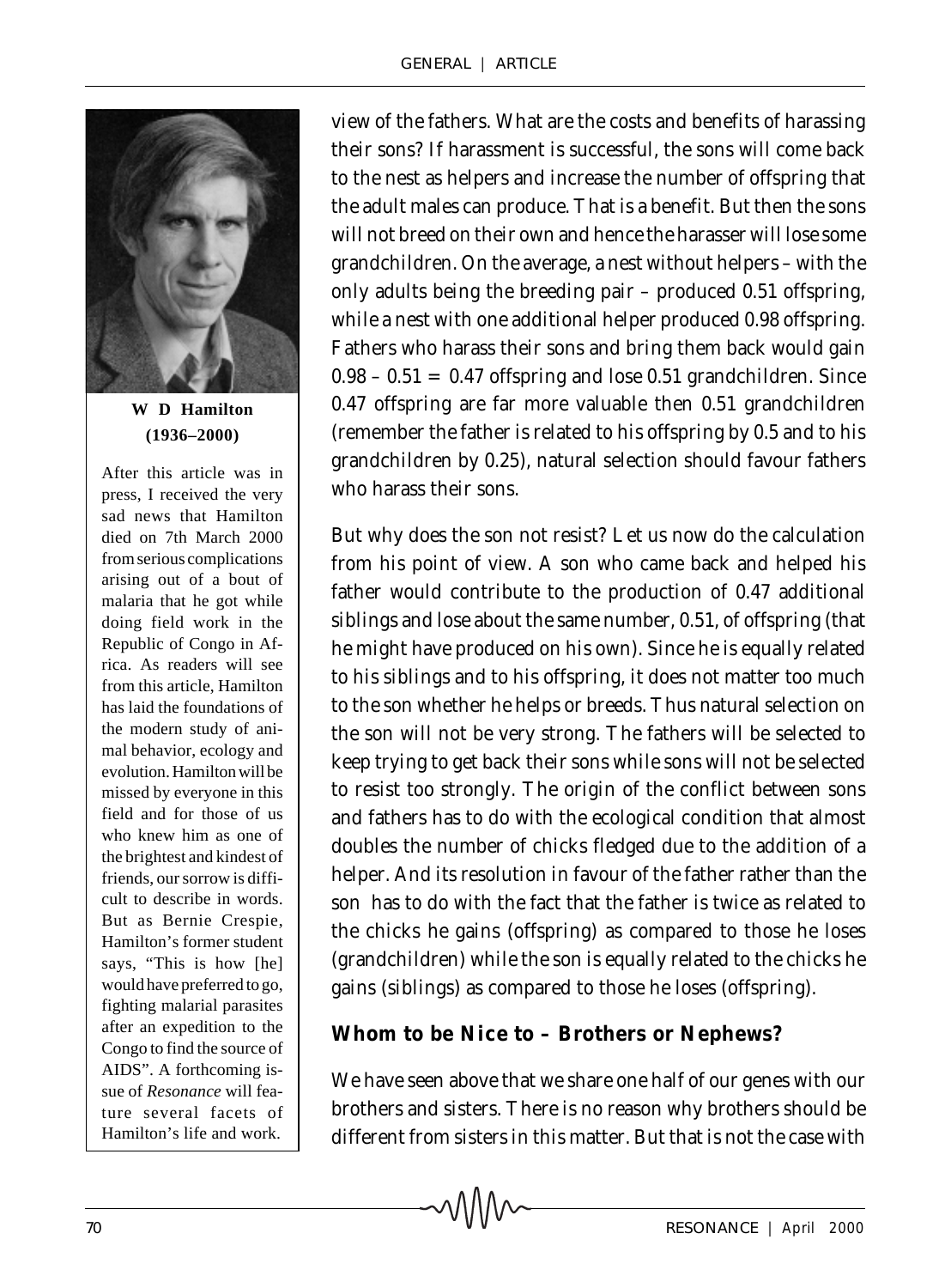honey bee workers who often care for their brothers and sisters. In all insects that belong to the order Hymenoptera, such as ants, bees and wasps, the relatedness of female individuals to their brothers and sisters is not always the same. This asymmetry is brought about by a phenomenon called haplodiploidy or male haploidy. Hymenopteran mothers can lay both fertilized as well as unfertilized eggs. The fertilized eggs develop into diploid adult females (daughters) while the unfertilized eggs develop into haploid adult males (sons). (An irresistible aside is that Hymenopteran males therefore have neither fathers nor sons – think about it!) Because adult males are haploid they transmit a complete copy of their genome to each sperm, rather than a randomly chosen 50 percent, as all diploid organisms do. This makes the sperms clones of each other and consequently two full sisters with the same mother and father share 75% of their genes rather than the usual 50% (*Figure* 8). In contrast a female bee shares only 25% of her genes with her haploid brother rather than the usual 50%. However, since a Hymenopteran female is diploid she is related to her sons and daughters, each by 50%, as in all diploid organisms.

Since the worker bee cannot mate she cannot produce any daughters. As far as female larvae are concerned they only have their sisters (the queen's female offspring) to take care of – there is no conflict here. As far as male larvae are concerned the situation is quite complicated – in principle a worker has three options – sons (her own haploid offspring, *r* = 0.5), nephews (haploid offspring of other workers,  $r = 0.75/2 = 0.375$ ) and brothers (haploid offspring of the queen, *r* = 0.25) (*Figure* 9). However, only a few workers are capable of developing their ovaries and laying a small number of haploid eggs in the presence of the queen. In practice therefore, an average worker usually has a choice between caring for her nephews and her brothers. Their choice is obvious – they should prefer to care for their nephews to whom they are related by 0.375 rather than their brothers to whom they are related by 0.25. Francis Ratnieks has pointed out an important implication of this – workers



*Figure 8. Genetic relatedness under haplodiploidy, as seen in the Hymenoptera. Notice that the relatedness (r) between two full sisters is 0.75.*

### **Suggested Reading**

- **[1] R Dawkins,** *The Selfish Gene***, 2nd ed. Oxford University Press, Oxford, 1989.**
- **[2] R Gadagkar,** *Survival Strategies – Cooperation and Conflict in Animal Societies***, Harvard University Press, Cambridge, Massachusetts, USA and Universities Press, Hyderabad, India, 1997.**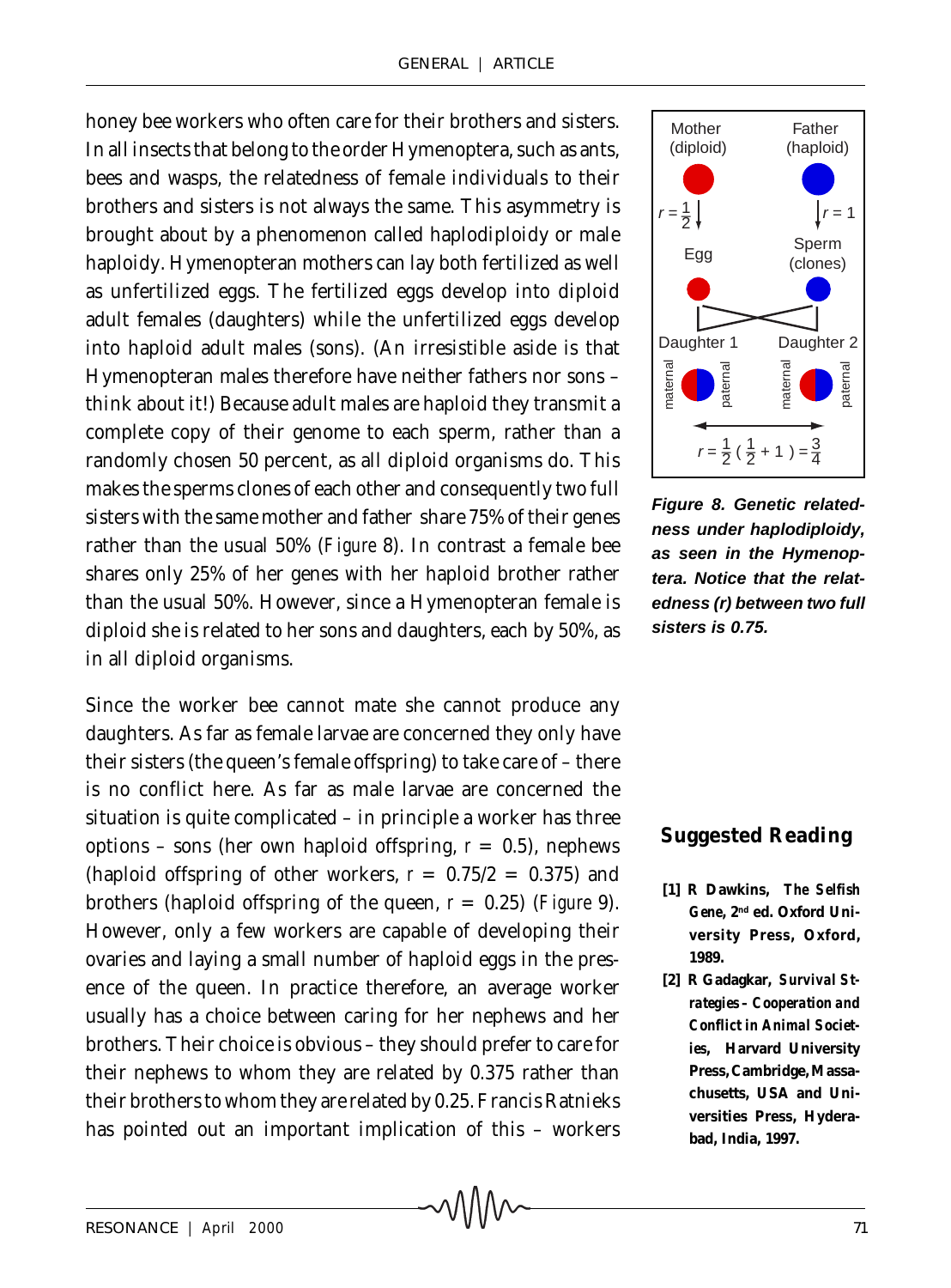*Figure 9. Different classes of relatives and their relatedness levels available to worker honey bees under single mating and multiple mating by the queen bee* **(***based on Ratnieks, 1988***).**







should have a common interest in revolting against the mother queen and in producing their own haploid offspring or in taking care of each other's haploid offspring. Thus little conflict is expected between the workers on the question of rearing male offspring.

But the situation changes dramatically if the queen mates with several males and uses sperm from different males in producing her daughters. The workers will now quite often be step sisters or half sisters to each other *(r* = 0.25) (*Figure* 10). Although each worker should continue to prefer to rear her own sons rather than her brothers, workers should now cease to prefer each other's sons over brothers. Sons of their half sisters would be related by  $0.25/2 = 0.125$ , a value half that of their relatedness to their brothers. Thus each worker should now prefer the queen's sons over sons of other workers. Although their first preference would still be their own sons, they would not agree on which of them should produce the male eggs. Indeed, Ratnieks has argued that workers should police each other and destroy any eggs laid by each other because they would no longer prefer nephews (sons of half sisters in this case) over brothers.

The honey bee is a good model system to test this prediction since the queens are known to mate with 10 to 20 different males. Ratnieks and Visscher used the European honey bee *Apis mellifera* and asked if workers actually police each other by eating each other's eggs, as predicted by theory. They found that while